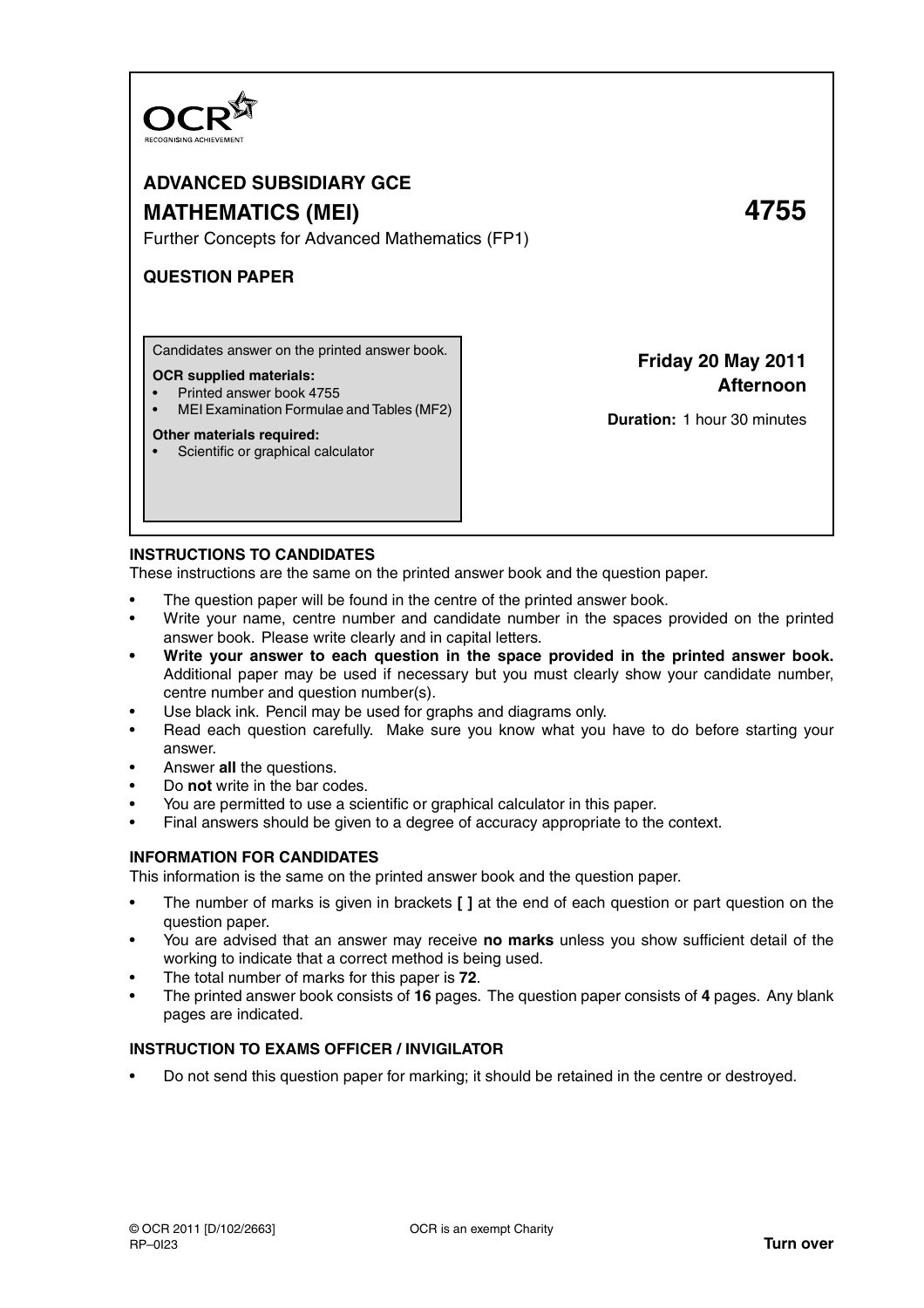## **Section A** (36 marks)

| 1 | (i) Write down the matrix for a rotation of $90^{\circ}$ anticlockwise about the origin.                                                                    | $[1]$             |
|---|-------------------------------------------------------------------------------------------------------------------------------------------------------------|-------------------|
|   | (ii) Write down the matrix for a reflection in the line $y = x$ .                                                                                           | $[1]$             |
|   | (iii) Find the matrix for the composite transformation of rotation of 90° anticlockwise about the<br>origin, followed by a reflection in the line $y = x$ . | $\lceil 2 \rceil$ |
|   | (iv) What single transformation is equivalent to this composite transformation?                                                                             | $\lceil 1 \rceil$ |
| 2 | You are given that $z = 3 - 2j$ and $w = -4 + j$ .                                                                                                          |                   |
|   | (i) Express $\frac{z+w}{w}$ in the form $a + bj$ .                                                                                                          | $\lceil 3 \rceil$ |

- **(ii)** Express *w* in modulus-argument form. **[3]**
- **(iii)** Show *w* on an Argand diagram, indicating its modulus and argument. **[2]**
- **3** The equation  $x^3 + px^2 + qx + 3 = 0$  has roots  $\alpha$ ,  $\beta$  and  $\gamma$ , where

$$
\alpha + \beta + \gamma = 4
$$
  

$$
\alpha^2 + \beta^2 + \gamma^2 = 6.
$$

Find *p* and *q*. **[5]**

4 Solve the inequality 
$$
\frac{5x}{x^2 + 4} < x
$$
. [6]

- **5** Given that  $\frac{3}{(3r-1)(3r+2)} \equiv \frac{1}{3r-1}$  $\frac{1}{3r-1} - \frac{1}{3r+1}$  $\frac{1}{3r+2}$ , find  $\sum_{r=1}^{20} \frac{1}{(3r-1)(5}$  $\frac{1}{(3r-1)(3r+2)}$ , giving your answer as an exact fraction. **[5]**
- **6** Prove by induction that  $1 + 8 + 27 + ... + n^3 = \frac{1}{4}$  $\frac{1}{4}n^2(n+1)^2$ . **[7]**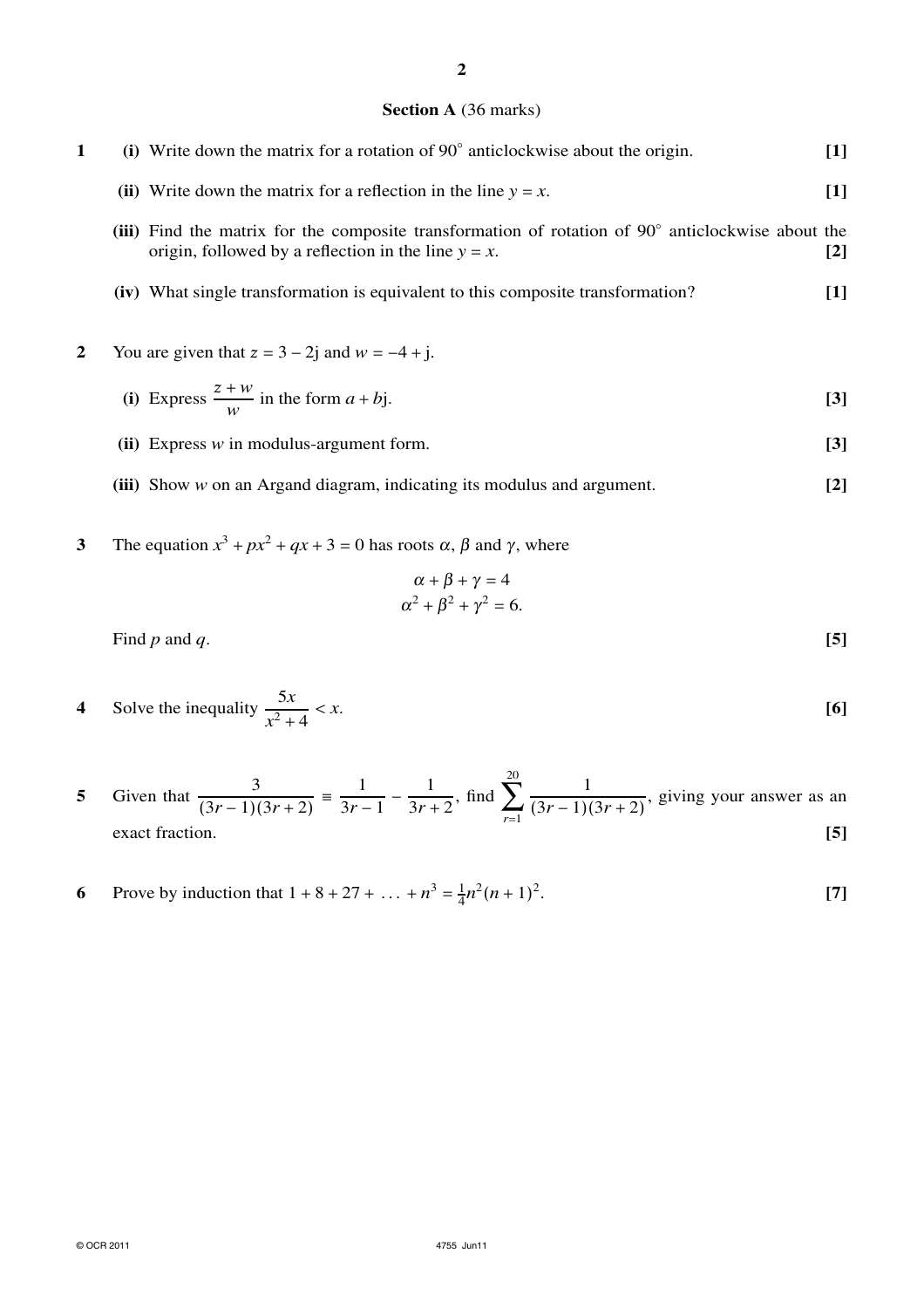#### **Section B** (36 marks)

**7** A curve has equation  $y = \frac{(x+9)(3x-8)}{2}$  $\frac{f(3x-6)}{x^2-4}$ . **(i)** Write down the coordinates of the points where the curve crosses the axes. **[3] (ii)** Write down the equations of the three asymptotes. **[3] (iii)** Determine whether the curve approaches the horizontal asymptote from above or below for (*A*) large positive values of *x*, (*B*) large negative values of *x*. **[3]**

- **(iv)** Sketch the curve. **[3]**
- **8** A polynomial P(z) has real coefficients. Two of the roots of P(z) = 0 are  $2 j$  and  $-1 + 2j$ .
	- (i) Explain why  $P(z)$  cannot be a cubic.  $[1]$

You are given that  $P(z)$  is a quartic.

- (ii) Write down the other roots of  $P(z) = 0$  and hence find  $P(z)$  in the form  $z^4 + az^3 + bz^2 + cz + d$ . **[8]**
- (iii) Show the roots of  $P(z) = 0$  on an Argand diagram and give, in terms of z, the equation of the circle they lie on. **[2] [2]**
- **9** The simultaneous equations

$$
2x - y = 1
$$

$$
3x + ky = b
$$

are represented by the matrix equation  $\mathbf{M} \begin{pmatrix} x \\ y \end{pmatrix}$  $\begin{pmatrix} x \\ y \end{pmatrix} = \begin{pmatrix} 1 \\ b \end{pmatrix}$  $\begin{bmatrix} 1 \\ b \end{bmatrix}$ .

- **(i)** Write down the matrix **M**. **[2]**
- **(ii)** State the value of *k* for which  $M^{-1}$  does not exist and find  $M^{-1}$  in terms of *k* when  $M^{-1}$  exists.

Use  $M^{-1}$  to solve the simultaneous equations when  $k = 5$  and  $b = 21$ . [7]

- **(iii)** What can you say about the solutions of the equations when  $k = -\frac{3}{2}$ 2 ? **[1]**
- **(iv)** The two equations can be interpreted as representing two lines in the *x*-*y* plane. Describe the relationship between these two lines
	- (*A*) when  $k = 5$  and  $b = 21$ ,

(*B*) when 
$$
k = -\frac{3}{2}
$$
 and  $b = 1$ ,

(*C*) when  $k = -\frac{3}{2}$  $\frac{3}{2}$  and  $b = \frac{3}{2}$ 2 . **[3]**

**3**